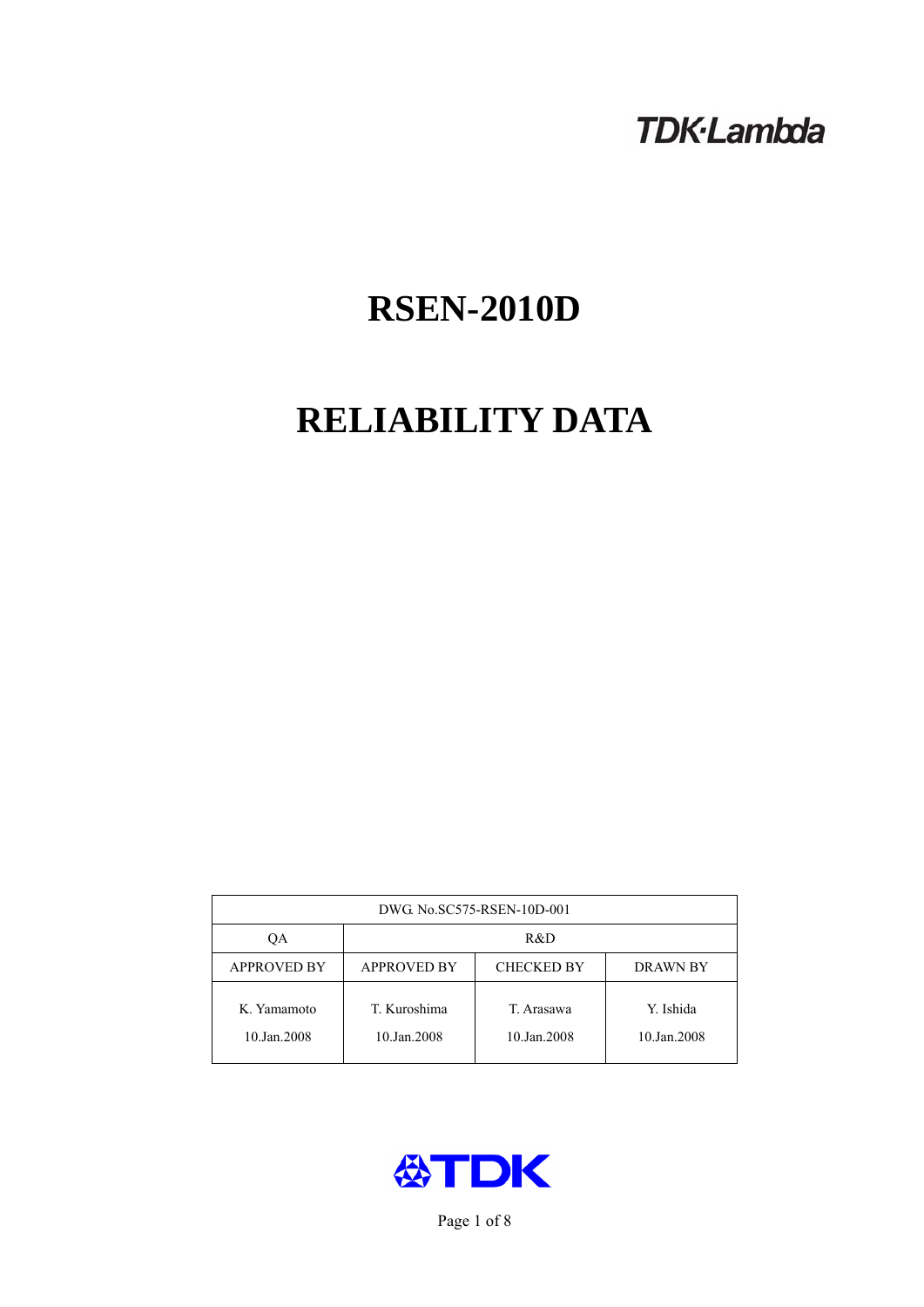#### **RSEN-2010D**

# **I N D E X**

|                                     | Page   |
|-------------------------------------|--------|
| 1. Calculated Values of MTBF        | Page-3 |
| 2. Vibration Test                   | Page-4 |
| 3. Heat Cycle Test                  | Page-5 |
| 4. Humidity Test                    | Page-6 |
| 5. High Temperature Resistance Test | Page-7 |
| 6. Low Temperature Storage Test     | Page-8 |

The following data are typical values. As all units have nearly the same characteristics, the data to be considered as ability values.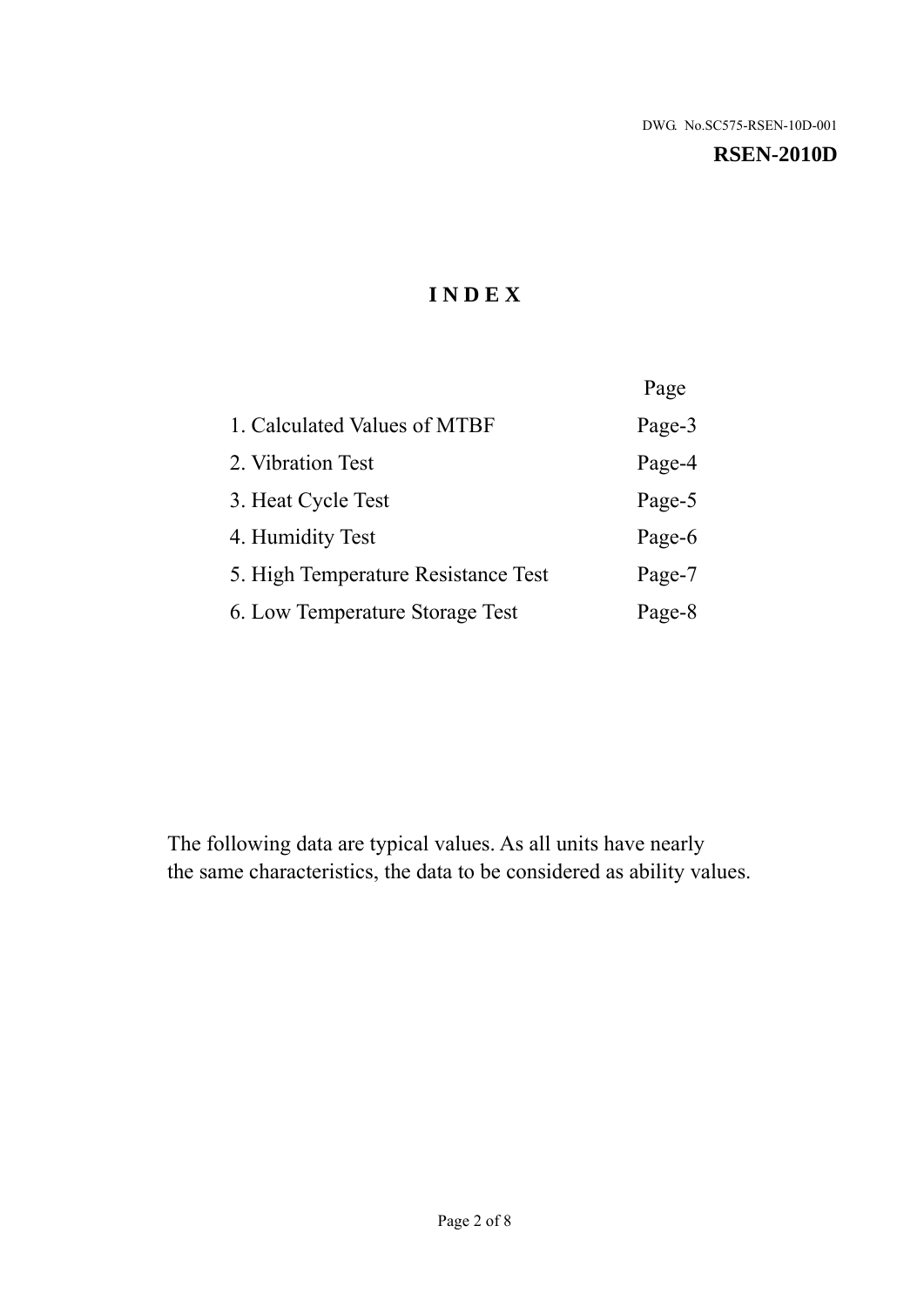#### **RSEN-2010D**

1. Calculated values of MTBF

MODEL : RSEN-2010D

(1) Calculating Method

 Calculated based on parts stress reliability projection of MIL-HDBK-217F NOTICE2.

Individual failure rates  $\lambda$  G is given to each part and MTBF is calculated by the count of each part.

$$
MTBF = \frac{1}{\lambda_{\text{equip}}} = \frac{1}{\sum_{i=1}^{n} N_i (\lambda_G \pi_Q)_i} \times 10^6 \text{ (hours)}
$$

| : Total equipment failure rate (Failure / $10^6$ Hours)                   |
|---------------------------------------------------------------------------|
| : Generic failure rate for the $\hbar$ generic part                       |
| (Failure/ $10^6$ Hours)                                                   |
| : Quantity of <i>i</i> th generic part                                    |
| : Number of different generic part categories                             |
| : Generic quality factor for the <i>i</i> th generic part ( $\pi Q = 1$ ) |
|                                                                           |

- (2) MTBF Values
	- GF : Ground, Fixed

 $MTBF = 6,914,673$  (Hours)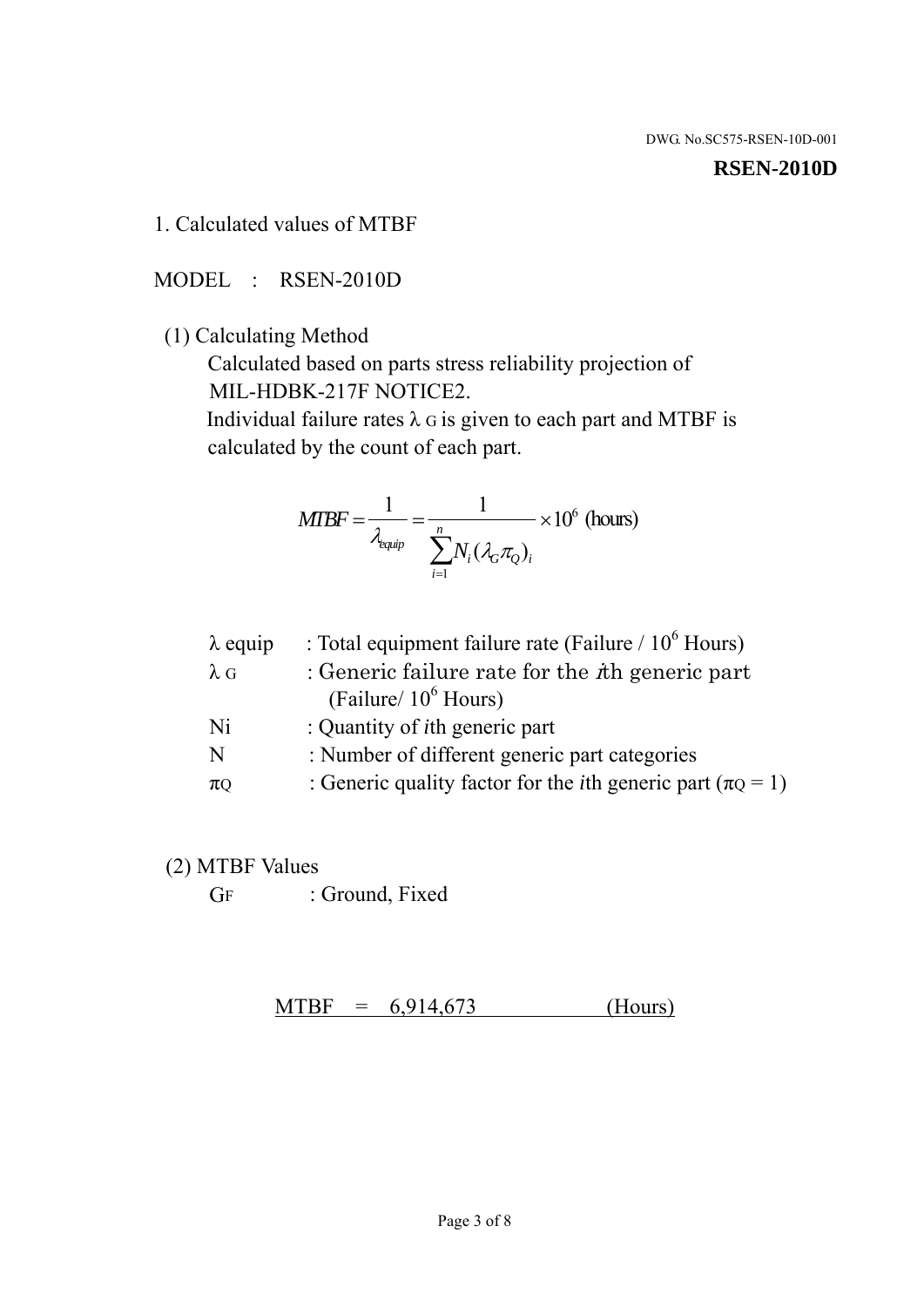#### **RSEN-2010D**

2. Vibration Test

#### MODEL : RSEN-2010D (Representation Product : RSEN-2030D)

- (1) Vibration Test Class Frequency Variable Endurance Test
- (2) Equipment Used Controller VS-1000-6, Vibrator 905-FN ( IMV CORP.)
- (3) The Number of D.U.T. (Device Under Test) 5 units
- (4) Test Condition
	- · Frequency : 10~55Hz
	- $\cdot$  Acceleration : 9.8m/s<sup>2</sup>, Sweep for 1 min.
	- · Dimension and times : X, Y and Z directions for 1 hour each.

## (5) Test Method

Fix the D.U.T. on the fitting-stage

# (6) Test Results

PASS

#### Typical Sample Data

| . .                                |                                 |                   |                    |                     |
|------------------------------------|---------------------------------|-------------------|--------------------|---------------------|
| Check item                         | Spec.                           |                   | <b>Before Test</b> | <b>After Test</b>   |
|                                    | Differential Mode: 25dBmin.     | $0.4$ MHz         | 38.80              | 39.10               |
|                                    |                                 | 30 MHz            | 56.51              | 55.42               |
| Attenuation (dB)                   | Common Mode: 25dBmin.           | 2 MHz             | 36.23              | 36.01               |
|                                    |                                 | 30 MHz            | 37.14              | 36.63               |
| Leakage Current (mA)               | $1mA$ max. $(250V, 60Hz)$       | Line1             | 0.41               | 0.40                |
|                                    |                                 | Line <sub>2</sub> | 0.41               | 0.40                |
| DC Resistance $(m\Omega)$          | 6m $\Omega$ max.                |                   | 3.62               | 3.60                |
| <b>Test Voltage</b>                | $L-L: 1768Vdc$ 60s.             |                   | OK.                | OK.                 |
|                                    | $L-E: 2500$ Vac 60s.            |                   |                    |                     |
| Isolation Resistance ( $M\Omega$ ) | $100M \Omega$ min. (500Vdc 60s) |                   | $4.0 \times 10^6$  | $4.0 \times 10^{6}$ |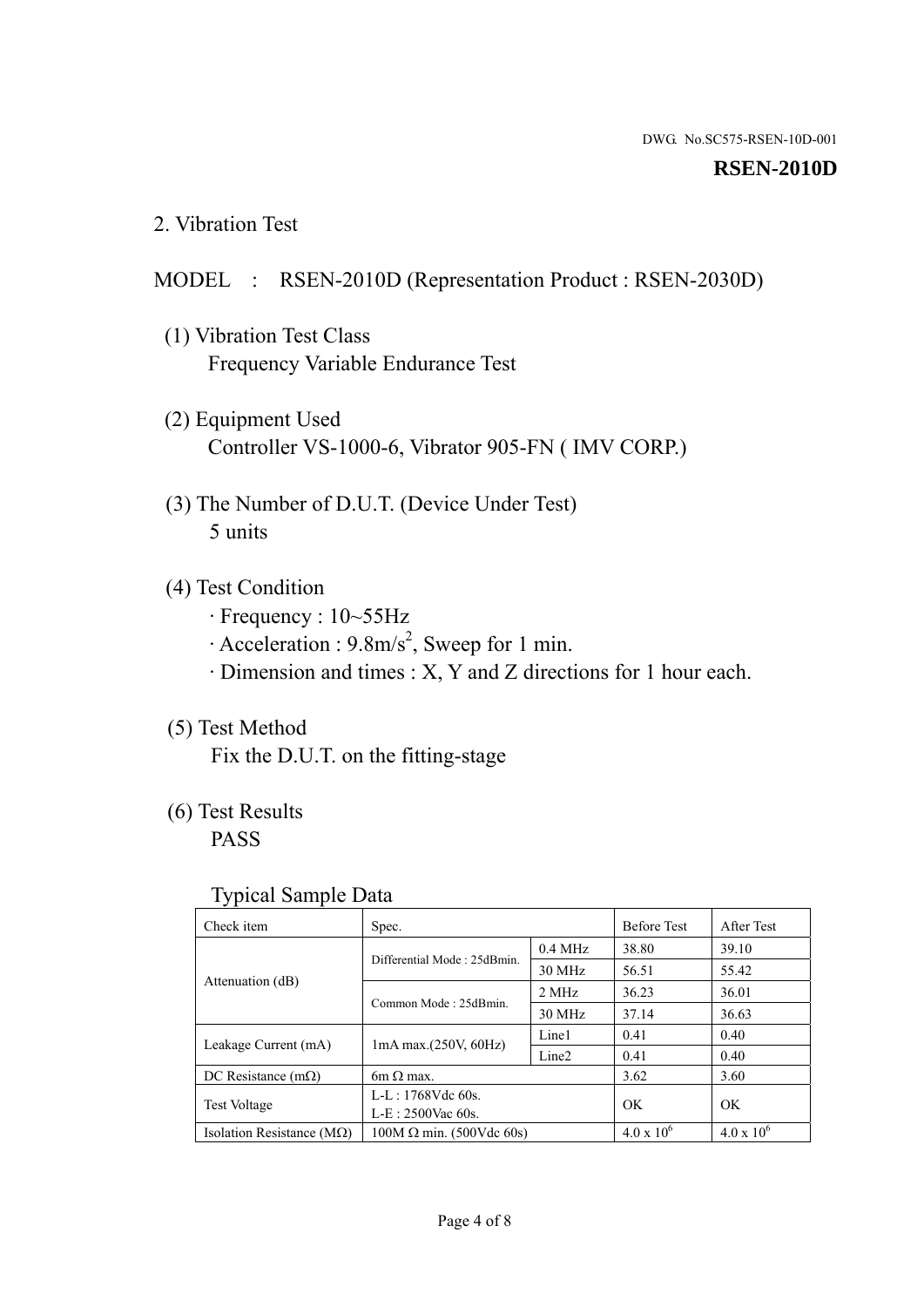3. Heat Cycle Test

## MODEL : RSEN-2010D (Representation Product : RSEN-2030)

- (1) Equipment Used TEMPERATURE CHAMBER TSA-71H-W (ESPEC CORP.)
- (2) The Number of D.U.T. (Device Under Test) 5 units
- (3) Test Conditions
	- · Ambient Temperature : -25~+85°C · Test Cycles : 100cycles



(4) Test Method

 Before the test check if there is no abnormal characteristics and put the D.U.T. in the testing chamber. Then test it in the above cycles, After the test is completed leave it for 1 hour at room temperature and check it if there is no abnormal each characteristics.

(5) Test Results

PASS

| <b>Typical Sample Data</b> |  |  |
|----------------------------|--|--|
|----------------------------|--|--|

| Check item                    | Spec.                           |                     | <b>Before Test</b> | After Test        |
|-------------------------------|---------------------------------|---------------------|--------------------|-------------------|
|                               | Differential Mode: 25dBmin.     | $0.4\ \mathrm{MHz}$ | 40.06              | 40.06             |
|                               |                                 | 30 MHz              | 55.64              | 57.12             |
| Attenuation (dB)              | Common Mode: 25dBmin.           | 2 MHz               | 35.40              | 36.74             |
|                               |                                 | 30 MHz              | 37.70              | 37.36             |
| Leakage Current (mA)          | $1mA$ max. $(250V, 60Hz)$       | Line1               | 0.41               | 0.49              |
|                               |                                 | Line <sub>2</sub>   | 0.42               | 0.48              |
| DC Resistance $(m\Omega)$     | $6m \Omega$ max.                |                     | 3.48               | 3.22              |
| <b>Test Voltage</b>           | L-L: 1768Vdc 60s.               |                     | OK                 | OK                |
|                               | $L-E: 2500$ Vac 60s.            |                     |                    |                   |
| Isolation Resistance ( $MQ$ ) | $100M \Omega$ min. (500Vdc 60s) |                     | $9.5 \times 10^5$  | $9.4 \times 10^5$ |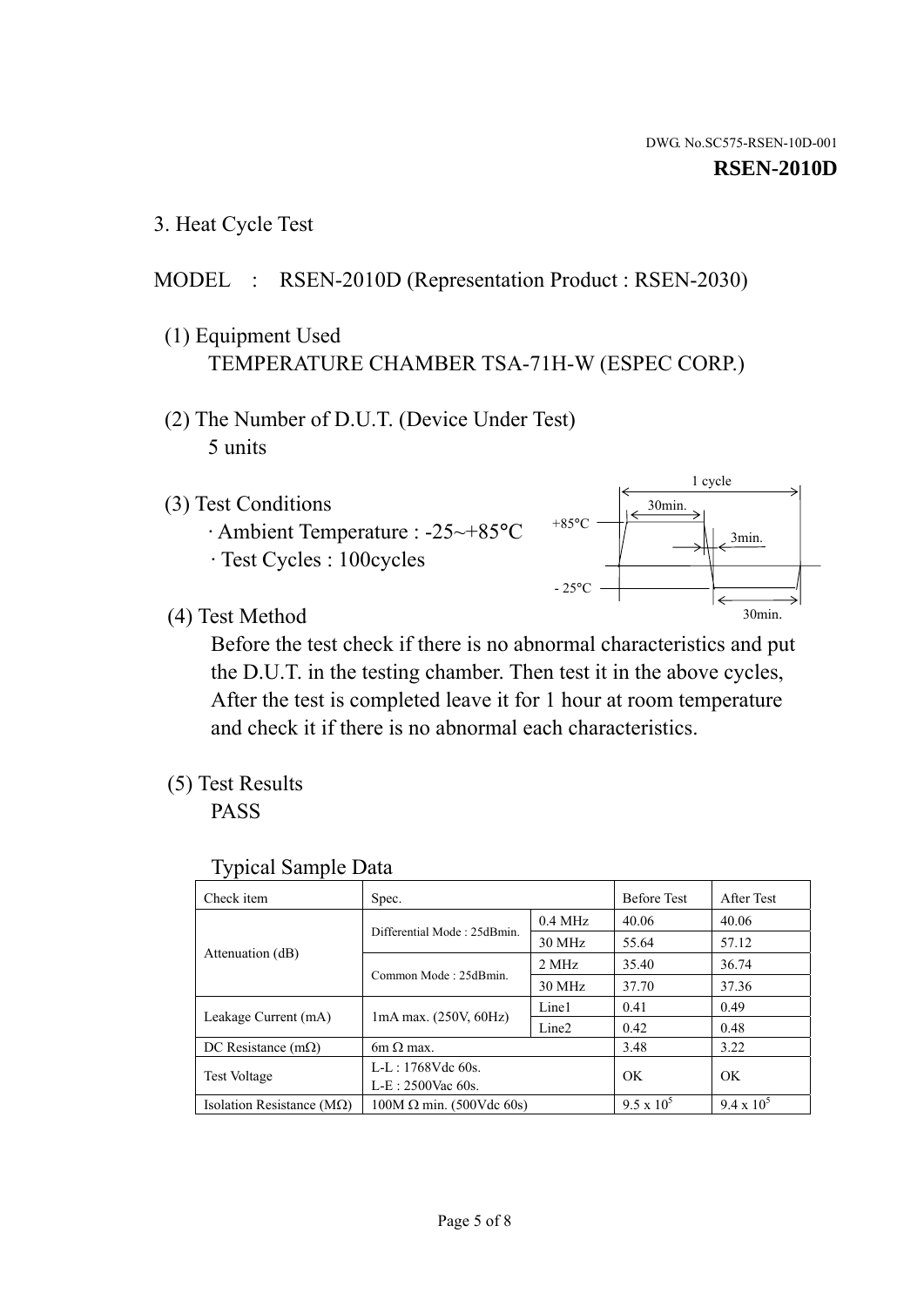4. Humidity Test

## MODEL : RSEN-2010D (Representation Product : RSEN-2030)

- (1) Equipment Used TEMP. & HUMID. CHAMBER PR-4KT (ESPEC CORP.)
- (2) The Number of D.U.T. (Device Under Test) 5 units

### (3) Test Conditions

- · Ambient Temperature : +40°C
- · Test Time : 500 hours
- · Ambient Humidity : 90~95% RH No Dewdrop

### (4) Test Method

 Before the test check if there is no abnormal characteristics and put the D.U.T. in the testing chamber. Then test it in the above conditions. After the test is completed leave it for 1 hour at room temperature and check it if there is no abnormal each characteristics.

### (5) Test Results

PASS

| . .                                |                                 |                   |                     |                     |
|------------------------------------|---------------------------------|-------------------|---------------------|---------------------|
| Check item                         | Spec.                           |                   | <b>Before Test</b>  | After Test          |
|                                    | Differential Mode: 25dBmin.     | $0.4$ MHz         | 40.92               | 39.42               |
|                                    |                                 | 30 MHz            | 57.38               | 55.62               |
| Attenuation (dB)                   | Common Mode: 25dBmin.           | 2 MHz             | 36.16               | 36.22               |
|                                    |                                 | 30 MHz            | 37.34               | 37.92               |
| Leakage Current (mA)               | $1mA$ max. $(250V, 60Hz)$       | Line1             | 0.42                | 0.41                |
|                                    |                                 | Line <sub>2</sub> | 0.42                | 0.43                |
| DC Resistance (m $\Omega$ )        | $6m \Omega$ max.                |                   | 3.62                | 3.58                |
| <b>Test Voltage</b>                | $L-L: 1768Vdc$ 60s.             |                   | OK                  | OK.                 |
|                                    | $L-E$ : 2500Vac 60s.            |                   |                     |                     |
| Isolation Resistance ( $M\Omega$ ) | $100M \Omega$ min. (500Vdc 60s) |                   | $3.6 \times 10^{6}$ | $4.5 \times 10^{6}$ |

#### Typical Sample Data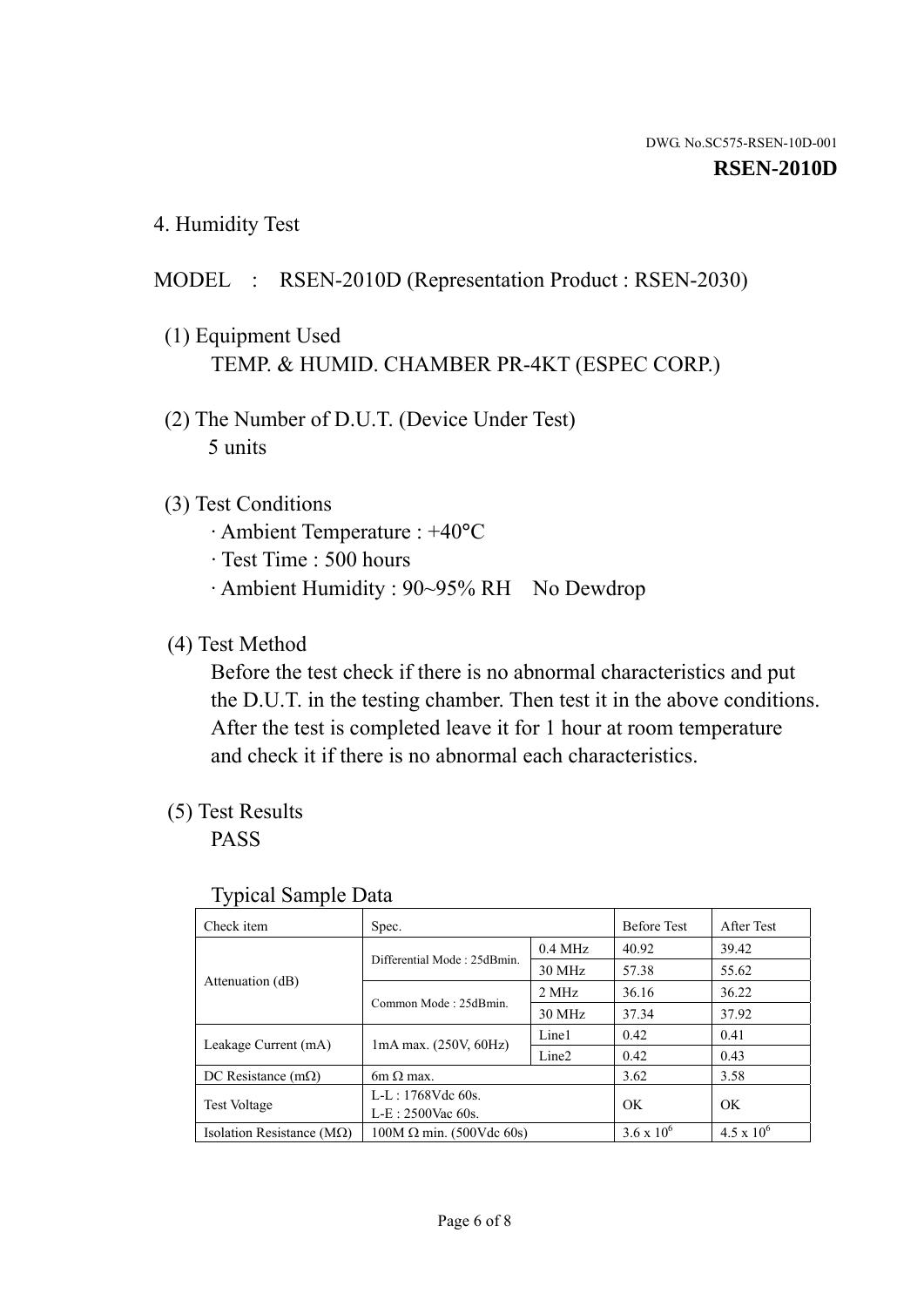5. High Temperature Resistance Test

## MODEL : RSEN-2010D (Representation Product : RSEN-2060)

- (1) Equipment Used TEMPERATURE CHAMBER PHH-300 ( ESPEC CORP.)
- (2) The Number of D.U.T. (Device Under Test) 5 units
- (3) Test Conditions
	- · Ambient Temperature : +55°C
	- · Test Time : 500 hours
	- · Operating : DC 60A
- (4) Test Method

 Before the test check if there is no abnormal characteristics and put the D.U.T. in the testing chamber. Then test it in the above conditions. After the test is completed leave it for 1 hour at room temperature and check it if there is no abnormal each characteristics.

(5) Test Results

PASS

| J 1                                                                |                                 |                   |                     |                     |
|--------------------------------------------------------------------|---------------------------------|-------------------|---------------------|---------------------|
| Check item                                                         | Spec.                           |                   | <b>Before Test</b>  | After Test          |
|                                                                    | Differential Mode: 25dBmin.     | $0.2$ MHz         | 57.86               | 58.52               |
|                                                                    |                                 | 30 MHz            | 52.04               | 51.94               |
| Attenuation (dB)                                                   | Common Mode: 25dBmin.           | 2 MHz             | 35.90               | 36.04               |
|                                                                    |                                 | 30 MHz            | 26.60               | 27.62               |
| Leakage Current (mA)                                               | $1mA$ max. $(250V, 60Hz)$       | Line1             | 0.45                | 0.46                |
|                                                                    |                                 | Line <sub>2</sub> | 0.46                | 0.46                |
| DC Resistance $(m\Omega)$                                          | $3m \Omega$ max.                |                   | 2.22                | 2.24                |
| $L-L: 1768Vdc$ 60s.<br><b>Test Voltage</b><br>$L-E: 2500$ Vac 60s. |                                 |                   | OK                  | OK                  |
|                                                                    |                                 |                   |                     |                     |
| Isolation Resistance ( $M\Omega$ )                                 | $100M \Omega$ min. (500Vdc 60s) |                   | $4.1 \times 10^{6}$ | $4.6 \times 10^{6}$ |

#### Typical Sample Data